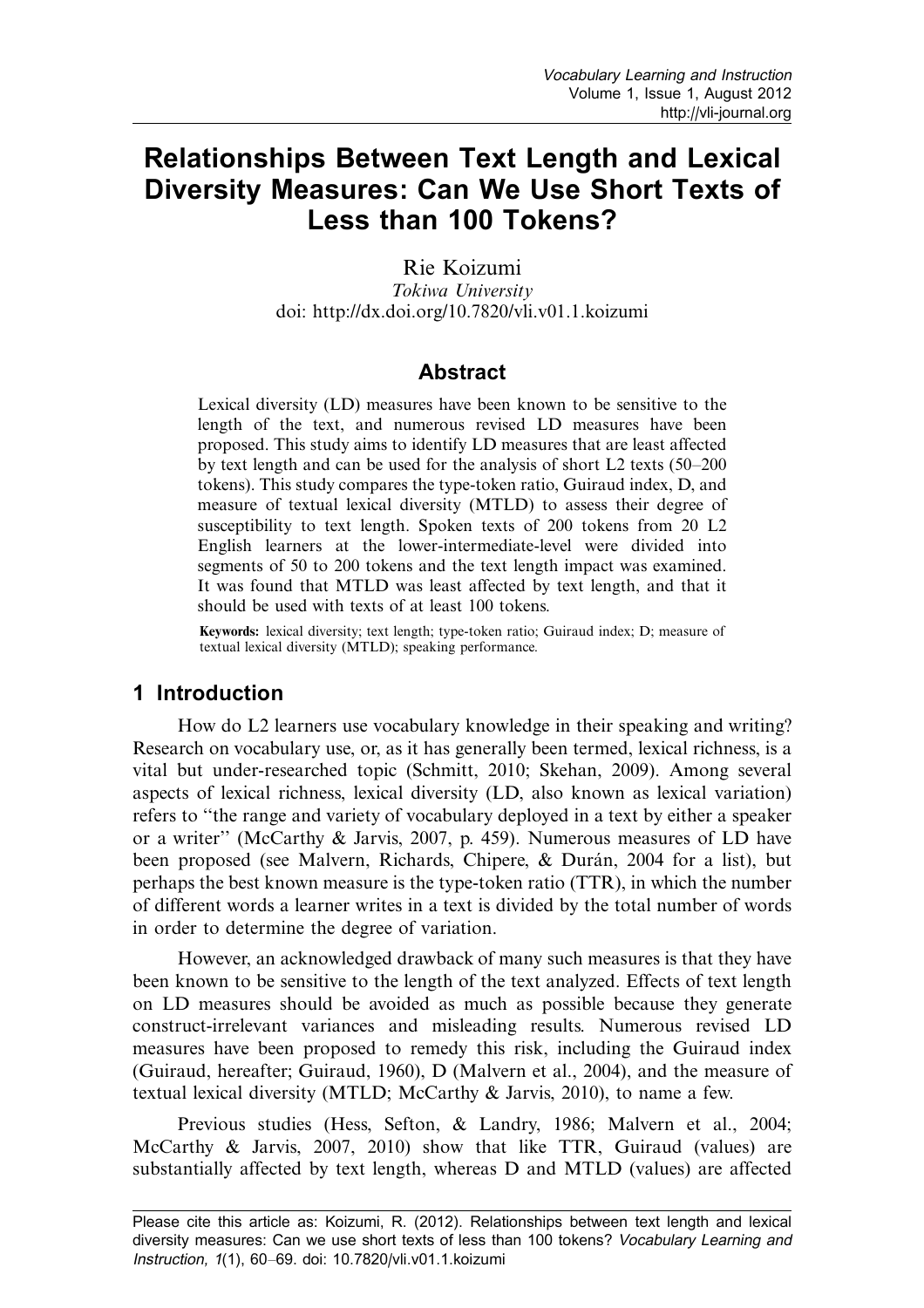only to a small degree. However, previous studies on D and MTLD examined the impact of length of texts of 100 tokens or more (McCarthy & Jarvis, 2007, [2010\)](#page-8-0). Consequently, use of D and MTLD could still be problematic for analysis of texts under 100 tokens. This is unfortunate, as evaluating the quality of such short texts is sometimes necessary in studies of L2 production and vocabulary.

The present study investigates whether LD measures are usable for texts of B100 tokens, in order to determine if these measures can be used for analysis of shorter texts produced by learners. This study compares four LD measures (TTR, Guiraud, D, and MTLD) for analyzing short texts of 50 to 200 tokens and addresses the following research question: Which LD measures are least affected by text length across a range of 50 to 200 tokens?

In the next section, these four LD measures and their characteristics are summarized.

# 2 TTR, Guiraud, D, and MTLD

Brief explanations and examples of how to calculate the four LD measures are provided below.

Here is a spoken text from a male junior-high-school student describing a picture and comparing two pictures. His entire text consisted of 253 tokens, and 50 tokens were selected:

This mountain is very big and the scene is very good and there is a lake. Lake is very beautiful and beside there is a tree and over there I see the big mountain. There is a very beautiful/And this Taro's room. Before is Taro's name on textbook but

The exemplar text has 25 types and 50 tokens. We can analyze this text by using any of the following four measures:

- (a) TTR: the number of different words (types)/all words produced (tokens). In this example, the TTR is 0.50 (i.e. 25/50).
- (b) Guiraud: the number of types/the square root of the number of tokens (types/  $\sqrt{\text{tokens}}$ . In this example, the Guiraud is 3.54 (i.e. 25/ $\sqrt{50}$ ).
- (c) D: Sample 35 tokens randomly from a text analyzed like this: This, but, this, mountain, on, There, is, Before, big, the, very, is, good, beautiful, And, name, there, a, Lake, Taro's, very, and, there, a, textbook, and, there, see, big, mountain, is, a, room, is, Taro's.

Once a word is selected, it is not selected again (i.e. without replacement). This randomly selected 35-token segment has TTR of 0.57, with 20 types and 35 tokens. Then, another segment of 35 tokens is sampled and the TTR is calculated. Sampling up to 100 times should be repeated and the mean TTR for the hundred 35-token segments (0.57) should be computed. Similarly, producing the mean TTR for hundred 36-token segments (0.56), the mean TTR for hundred 37-token segments (0.54), and so on, up to the mean TTR for hundred 50-token segments (0.50) should be continued. Figure 1 plots 16 means for each token segment and shows the empirical TTR curve. Identify the D value for which the theoretical curve best fits the empirically derived TTR curve. D for the 50-token text was 12.00.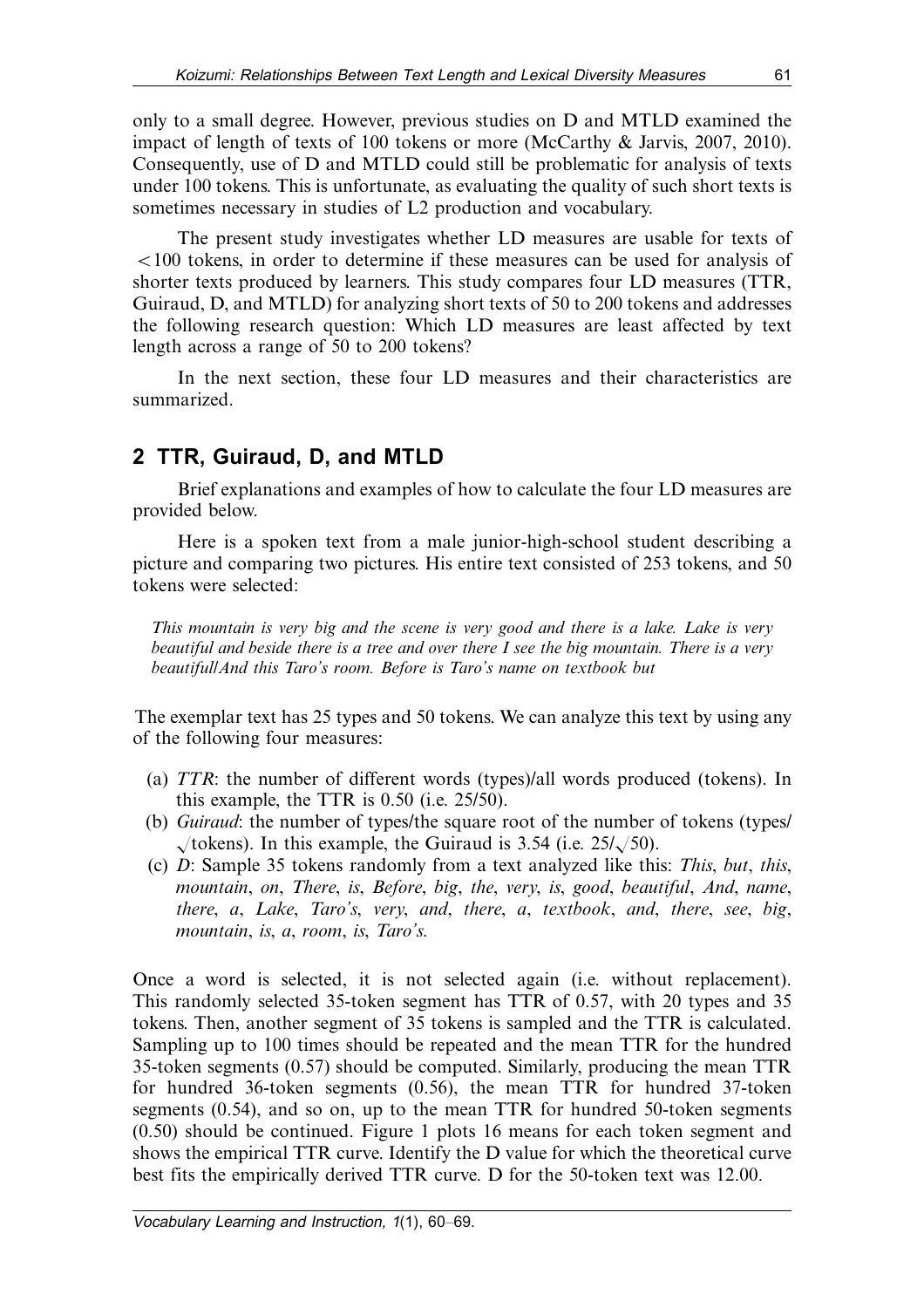

Figure 1.Example of D calculation, using D\_Tool (Version 2.0; Meara & Miralpeix, 2007).

D can be computed using vocd (McKee, Malvern, & Richards, [2000](#page-8-0)) or D Tool (Meara & Miralpeix, [2007](#page-8-0)).

(d) MTLD: ''the mean length of sequential word strings in a text that maintain a given TTR value"  $(0.720; \text{ McCarthy } \& \text{Jarvis, } 2010, \text{ p. } 384)$  $(0.720; \text{ McCarthy } \& \text{Jarvis, } 2010, \text{ p. } 384)$  $(0.720; \text{ McCarthy } \& \text{Jarvis, } 2010, \text{ p. } 384)$ . Count  $(x)$  the number of times the text reaches TTR of 0.72 or below, from the beginning of the text through to the end. As seen in Table 1, TTR is calculated to obtain  $(x)$ for a segment from the beginning by increasing words successively. For example, the tenth word, very, is the eighth type, with TTR of 0.80. A segment up to the fourteenth word, is, has TTR of 0.72 or below (i.e. 0.71). This word is the last one of the first word string (factor) of the text. Then, the next word,  $a$ , becomes the first word of the next string. This time, the third word, lake, has TTR of 0.67, but this segment is not counted because it has less than 10 words. McCarthy ([2005](#page-8-0)) decided not to consider ''factors of less than ten words, ... as they may only represent a brief syntactical or rhetorical, textual blip'' (p. 106). The second word string ends with the 37th word,  $a$ , with a TTR of 0.70. The third string starts with very but does not reach 0.72 (0.92); however, the value of 0.92 reaches 27% of the trajectory from 1.00 to 0.72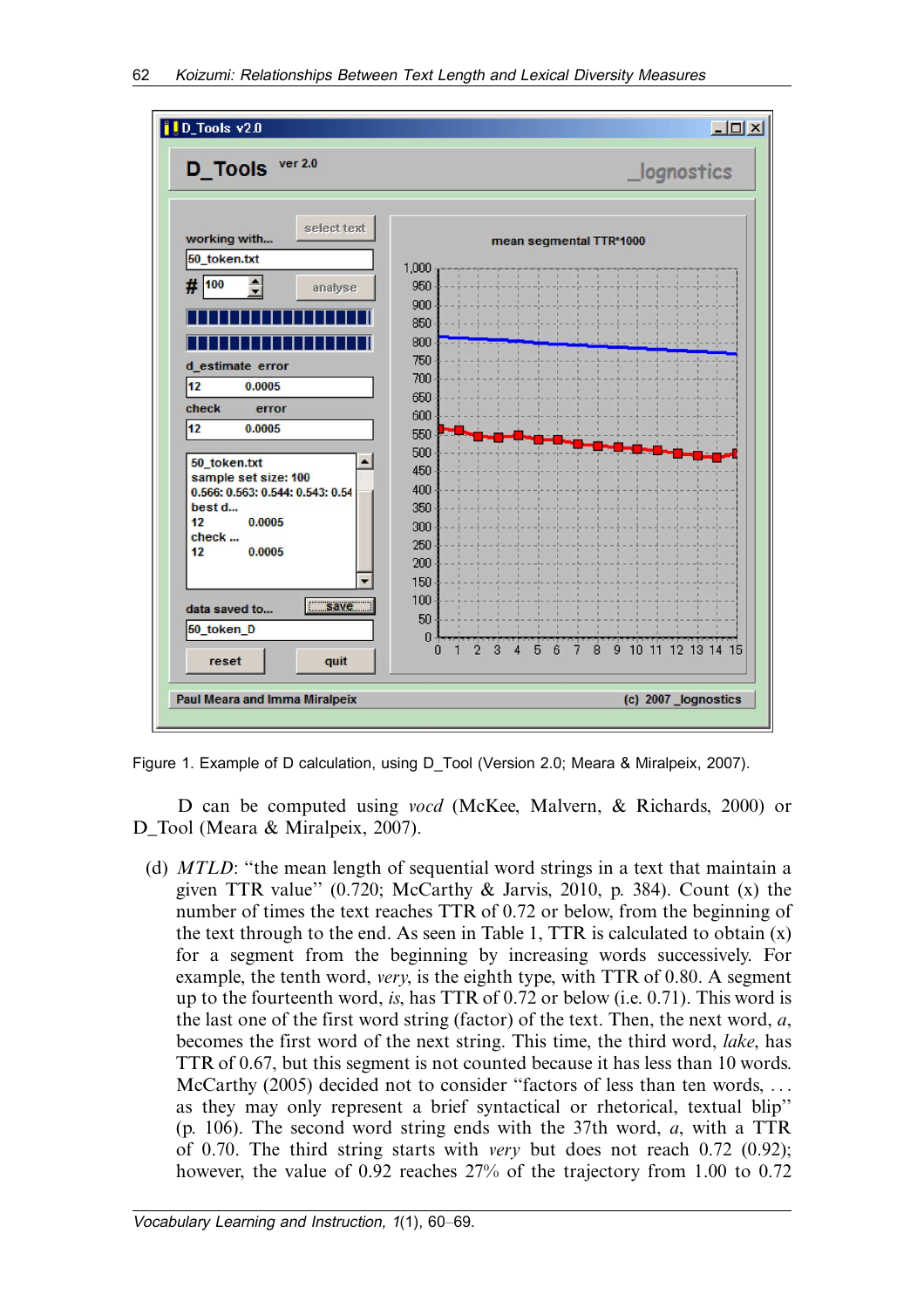|             | this | mountain       | is    | very     | big   | and    | the  | scene | is             | very      |
|-------------|------|----------------|-------|----------|-------|--------|------|-------|----------------|-----------|
| <b>Type</b> |      | $\overline{2}$ | 3     | 4        | 5     | 6      | 7    | 8     | 8              | 8         |
| Token       |      | 2              | 3     | 4        | 5     | 6      | 7    | 8     | 9              | 10        |
| <b>TTR</b>  | 1.00 | 1.00           | 1.00  | 1.00     | 1.00  | 1.00   | 1.00 | 1.00  | 0.89           | 0.80      |
|             | good | and            | there | is       | а     | Lake   | lake | is    | very           | beautiful |
| <b>Type</b> | 9    | 9              | 10    | 10       |       | 2      | 2    |       | 2              | 3         |
| Token       | 11   | 12             | 13    | 14       |       | 2      | 3    |       | 2              | 3         |
| <b>TTR</b>  | 0.82 | 0.75           | 0.77  | 0.71     | 1.00  | 1.00   | 0.67 | 1.00  | 1.00           | 1.00      |
|             | and  | beside         | there | is       | а     | Tree   | and  | over  | there          |           |
| <b>Type</b> | 4    | 5              | 6     | 6        | 7     | 8      | 8    | 9     | 9              | 10        |
| Token       | 4    | 5              | 6     | 7        | 8     | 9      | 10   | 11    | 12             | 13        |
| <b>TTR</b>  | 1.00 | 1.00           | 1.00  | 0.86     | 0.88  | 0.89   | 0.80 | 0.82  | 0.75           | 0.77      |
|             | see  | the            | big   | mountain | there | is     | а    | very  | beautiful      | and       |
| <b>Type</b> | 11   | 12             | 13    | 14       | 14    | 14     | 14   |       | 2              | 3         |
| Token       | 14   | 15             | 16    | 17       | 18    | 19     | 20   |       | $\overline{2}$ | 3         |
| <b>TTR</b>  | 0.79 | 0.80           | 0.81  | 0.82     | 0.78  | 0.74   | 0.70 | 1.00  | 1.00           | 1.00      |
|             | this | Taro's         | room  | before   | is    | Taro's | name | on    | textbook       | but       |
| <b>Type</b> | 4    | 5              | 6     | 7        | 8     | 8      | 9    | 10    | 11             | 12        |
| Token       | 4    | 5              | 6     | 7        | 8     | 9      | 10   | 11    | 12             | 13        |
| <b>TTR</b>  | 1.00 | 1.00           | 1.00  | 1.00     | 1.00  | 0.89   | 0.90 | 0.91  | 0.92           | 0.92      |

Table 1.Example of measure of textual lexical diversity Forward Calculation

Vocabulary

Learning and

Instruction,

1(1), 60-69.

*Note.* TTR, type-token ratio. Underlined = TTR of 0.72 or below.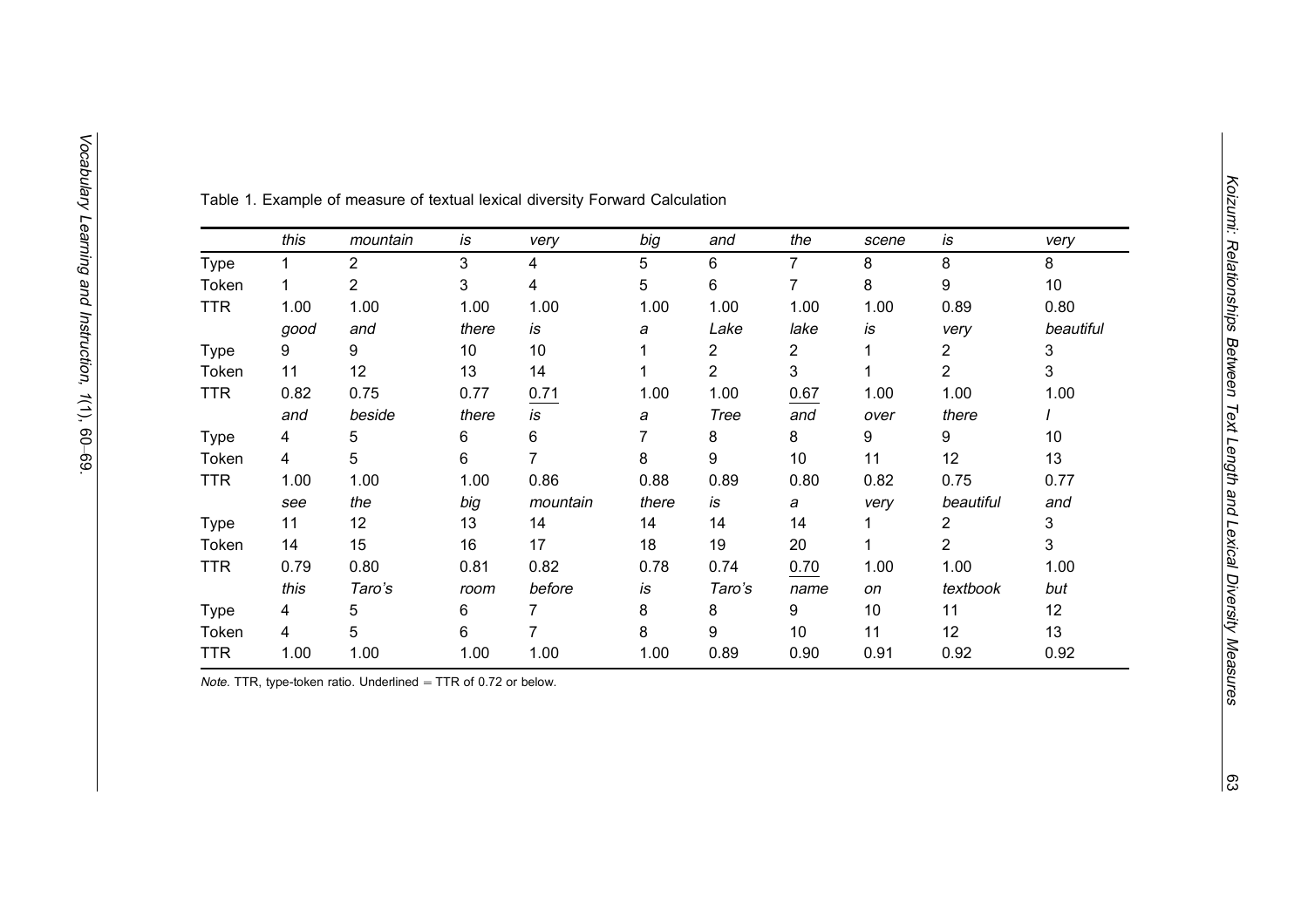(i.e.  $[1.00-0.92]/[1.00-0.72] = 0.08/0.28$ ). The remaining segment, which does not arrive at 0.72, is taken into consideration to enhance the reliability of MTLD (McCarthy, [2005\)](#page-8-0). Therefore,  $(x)$ , the number of times the text reaches TTR of 0.72 or below, was two plus 0.27 (i.e. 2.27). The mean number of words required is computed using the number of tokens divided by (x) as a formula; in the example, it is 21.03 (i.e. 50/2.27). Similarly, the calculation is made backward from the last word, but, to the first word, this, which produces another value (27.41). The two values derived from forward calculation and from backward calculation are averaged; the example has a value of 24.70.

MTLD can be derived easily with the use of the Gramulator (Version 5.0; McCarthy, [2011\)](#page-8-0) as follows:

- (a) Start the Gramulator and push the **IStart!** button. Figure 2 appears.
- (b) Click on the folder already saved, which appears below ''Browse to desired folder.'' Texts in the folder are shown in ''Folder Contents.'' Click on the Click to Retain this Corpus button to add the selected folder to the corpus.
- (c) Click on the folder name in ''Click corpus to load.'' Then, the folder is selected and shown in the bottom right (e.g. ''Corpus 1 is Gramulator'').
- (d) Go to [Modules]  $\rightarrow$  [Assessment]  $\rightarrow$  [The Evaluator]. Figure 3 appears.
- (e) Select the folder in ''Select Corpus'' in the right. Select ''Measures'' in ''Index Banks'' in the left. Select ''MTLD'' in the middle. (You can also obtain HD-D and Maas here; see McCarthy & Jarvis, [2010\)](#page-8-0).
- (f) Go to [Process]  $\rightarrow$  [Analyze]. Three types of MTLD values are derived on the bottom: MTLD (Raw) is a raw MTLD value described above. MTLD (Znar) and MTLD (Zsci) show z-scores; both are standardized based on norms of texts (either narrative or science) derived from the Touchstone Applied Science Associates (TASA) corpus (P.M. McCarthy, personal communication, November 9, 2011; see McCarthy, [2010,](#page-8-0) for TASA).



Figure 2.Example of measure of textual lexical diversity (MTLD) calculation using the Gramulator (1).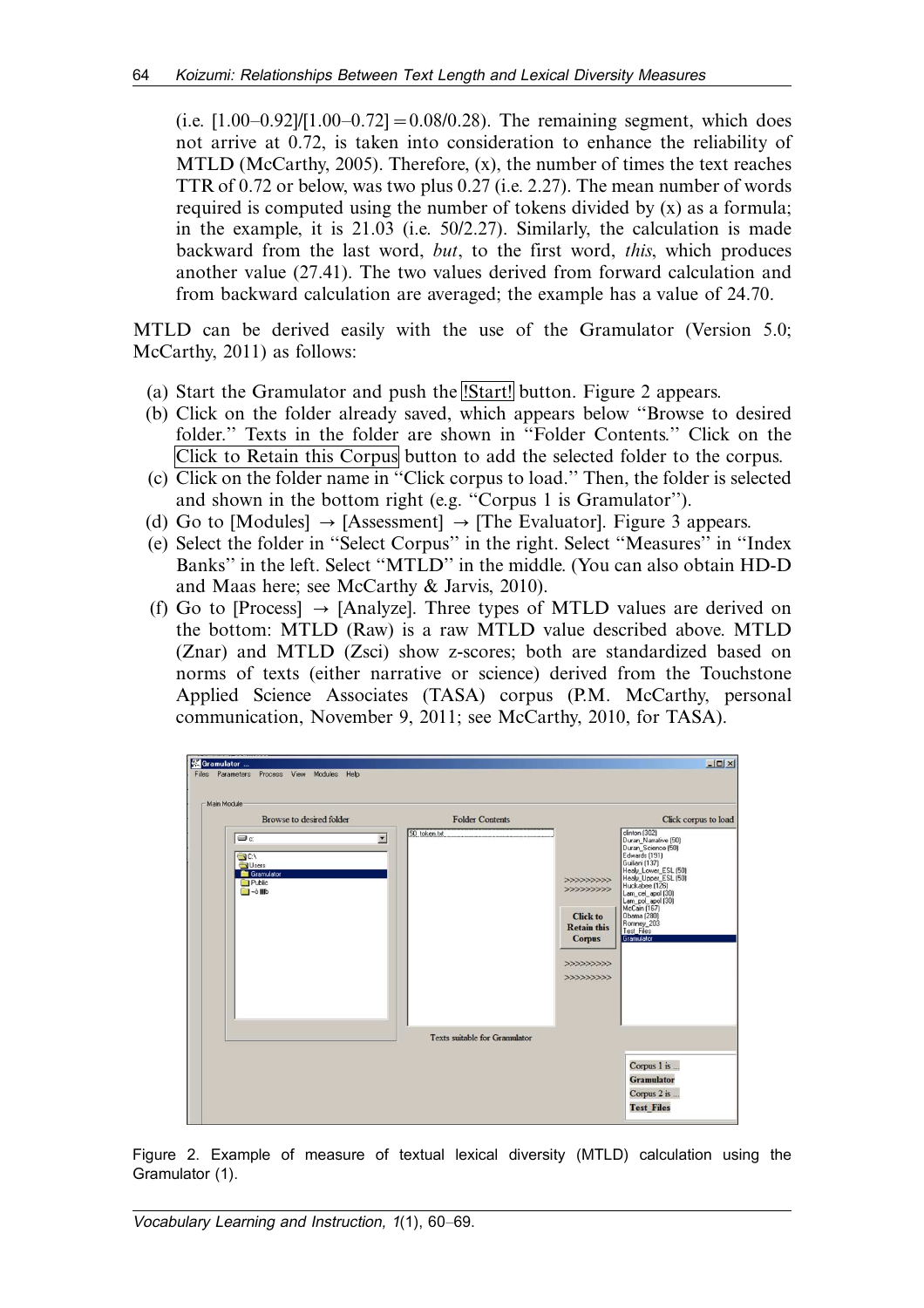| Index Banks<br>$C$ Differentials   | Lexical Diversity Indices<br><b>MTLD</b> | Select Corpus        |
|------------------------------------|------------------------------------------|----------------------|
| C Typicals                         | HD-D (vocd)                              | G Gramulator         |
| C Recipricals                      | Maas                                     | C Test_Files         |
| C Lists                            | Genre Indices                            |                      |
| <b>C</b> User-Defined<br>$C$ Other | GPAT (genre purity)                      |                      |
| G Measures                         |                                          | Show Corpus Files    |
|                                    |                                          | Return to Index Bank |
|                                    |                                          |                      |
| Results                            |                                          |                      |

Figure 3.Example of measure of textual lexical diversity (MTLD) calculation using the Gramulator (2).

Guiraud, D, and MTLD were developed to reduce effects of text length. The three measures and TTR are all intended to assess LD, with larger values indicating more lexically diverse texts. Guiraud is a simple transformation of TTR by taking a square root of a denominator and adjusting the values in such a way that long texts are not too disadvantaged.

D and MTLD use computers but differ in principles. D is more firmly based on TTR, although random selection and curve fitting reduce the impact of text length. However, MTLD uses TTR as a cutoff point to inspect the text length for which a speaker/writer can maintain a certain level of LD. Another feature of MTLD is that MTLD ''considers LD at the textual level'' (McCarthy, [2005,](#page-8-0) p. 93). It takes textual patterns into account and analyzes all the words in the text from the first word to the last word and from the last to the beginning word (i.e. sequentially). McCarthy [\(2005](#page-8-0)) argued that ''maintaining the text structure rather than sampling the text provides a more authentic measure of diversity" (p. 88).

# 3 Method

#### 3.1 Language samples

Language samples from 20 Japanese learners of English at junior and senior high schools were used. A tape-mediated speaking test was employed to elicit utterances on familiar topics (e.g. self-introduction and picture description), with a total of 225 seconds of speech per learner. Of 38 students who produced 200 or more tokens, 20 representative speakers were selected  $(M = 236.55$  tokens,  $SD = 30.79$ , minimum-202, maximum-283). Then, each learner's 200 tokens were separated into a text.

#### 3.2 Analyses

Using the parallel sampling method (e.g. Hess et al., [1986](#page-8-0)), a text of 200 tokens from one participant was split into 25 segments: four segments of 50 tokens,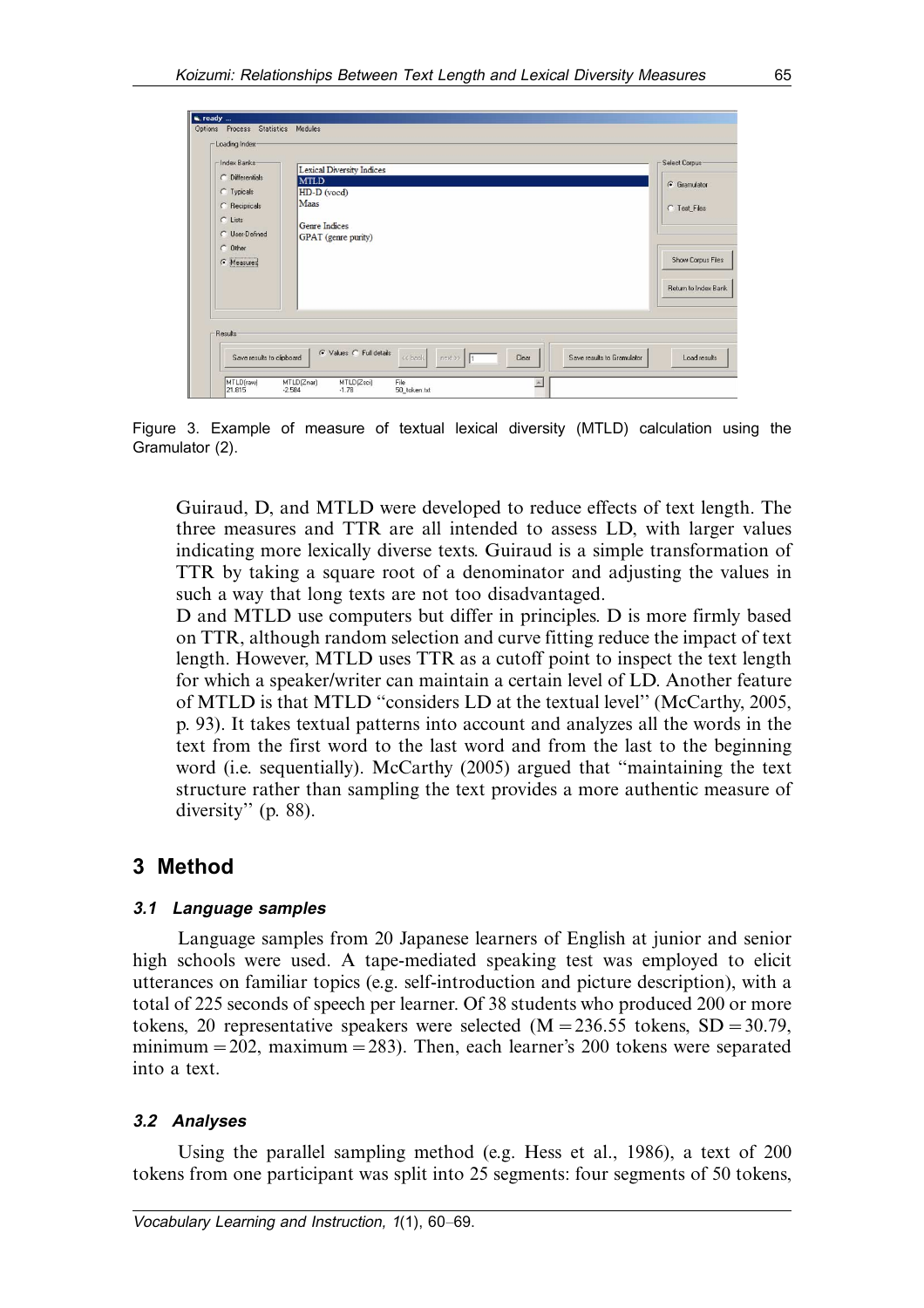three segments of 60 tokens, two segments of 70, 80, 90, and 100 tokens, and one segment of 110, 120, 130, 140, 150, 160, 170, 180, 190, and 200 tokens.

Each segment was analyzed using four LD measures: TTR, Guiraud, D, and MTLD. The count of types and tokens was performed using KWIC Concordance for Windows (Version 5.0; Tsukamoto, [2011](#page-8-0)). D was computed using D\_Tool (Version 2.0; Meara & Miralpeix, [2007\)](#page-8-0). MTLD (raw score) was calculated using Gramulator (Version 5.0; McCarthy, [2011\)](#page-8-0). Base forms and their inflected forms were considered different types in this study; for example, *table* and *tables*, and *play*, plays, played, playing were counted as different.

Subsequently, values from equal-sized segments were averaged. To examine the research question, five token ranges were separately examined using a one-way repeated measures ANOVA and an effect size of partial eta-squared  $(\eta_p^2)$ : (a) 50 to 100, (b) 100 to 150, (c) 150 to 200, (d) 100 to 200, and (e) 50 to 200. Statistical assumptions were checked and handled accordingly. The alpha level was set to 0.0025 (0.05/20) because 20 ANOVAs were performed.

#### 4 Results and Discussion

Table 2 shows that there were significant and large effects of text length on TTR, Guiraud, and D when text length changed across 50 to 100 tokens, 100 to 150 tokens, and 50 to 200 tokens (e.g.  $\eta_p^2 = 0.75$ , 0.49, and 0.85 for TTR; see Appendix for descriptive statistics of each measure for each segment). In the range of 150- to

|             |        | $50 - 100$  |                  | $100 - 150$      |            |             |         |                  |
|-------------|--------|-------------|------------------|------------------|------------|-------------|---------|------------------|
|             | F      | df          | $\boldsymbol{p}$ | $\eta_{\rm p}^2$ | $\digamma$ | df          | p       | $\eta_{\rm p}^2$ |
| <b>TTR</b>  | 57.54  | 3.02, 57.43 | < 0.001          | 0.75             | 17.98      | 2.15, 40.78 | < 0.001 | 0.49             |
| Guiraud     | 81.33  | 2.95, 56.02 | < 0.001          | 0.81             | 50.68      | 2.28, 43.36 | < 0.001 | 0.73             |
| D           | 6.49   | 2.66, 50.49 | < 0.001          | 0.25             | 10.43      | 2.48, 47.17 | < 0.001 | 0.35             |
| <b>MTLD</b> | 2.06   | 2.34, 44.41 | 0.13             | 0.10             | 1.39       | 3.25, 61.69 | 0.25    | 0.07             |
|             |        | 150-200     |                  | $100 - 200$      |            |             |         |                  |
|             | F      | df          | р                | $\eta_{\rm p}^2$ | F          | df          | р       | $\eta_{\rm p}^2$ |
| <b>TTR</b>  | 16.25  | 1.59, 30.21 | < 0.001          | 0.46             | 33.92      | 2.06, 39.09 | < 0.001 | 0.64             |
| Guiraud     | 21.22  | 1.57, 29.85 | < 0.001          | 0.53             | 57.98      | 2.11, 40.04 | < 0.001 | 0.75             |
| D           | 1.75   | 1.62, 30.74 | 0.19             | 0.08             | 7.05       | 1.91, 36.23 | 0.003   | 0.27             |
| <b>MTLD</b> | 0.73   | 2.54, 48.23 | 0.52             | 0.04             | 2.11       | 2.88, 54.74 | 0.11    | 0.10             |
|             |        | $50 - 200$  |                  |                  |            |             |         |                  |
|             | F      | df          | p                | $\eta_{\rm p}^2$ |            |             |         |                  |
| <b>TTR</b>  | 111.66 | 3.12, 59.21 | < 0.001          | 0.85             |            |             |         |                  |
| Guiraud     | 174.72 | 2.89, 54.82 | < 0.001          | 0.90             |            |             |         |                  |
| D           | 19.74  | 2.73, 51.84 | < 0.001          | 0.51             |            |             |         |                  |
| <b>MTLD</b> | 3.90   | 3.65, 69.39 | 0.008            | 0.17             |            |             |         |                  |
|             |        |             |                  |                  |            |             |         |                  |

Table 2. ANOVA Results for Text Length Effects  $(N=20)$ 

MTLD, measure of textual lexical diversity; TTR, type-token ratio.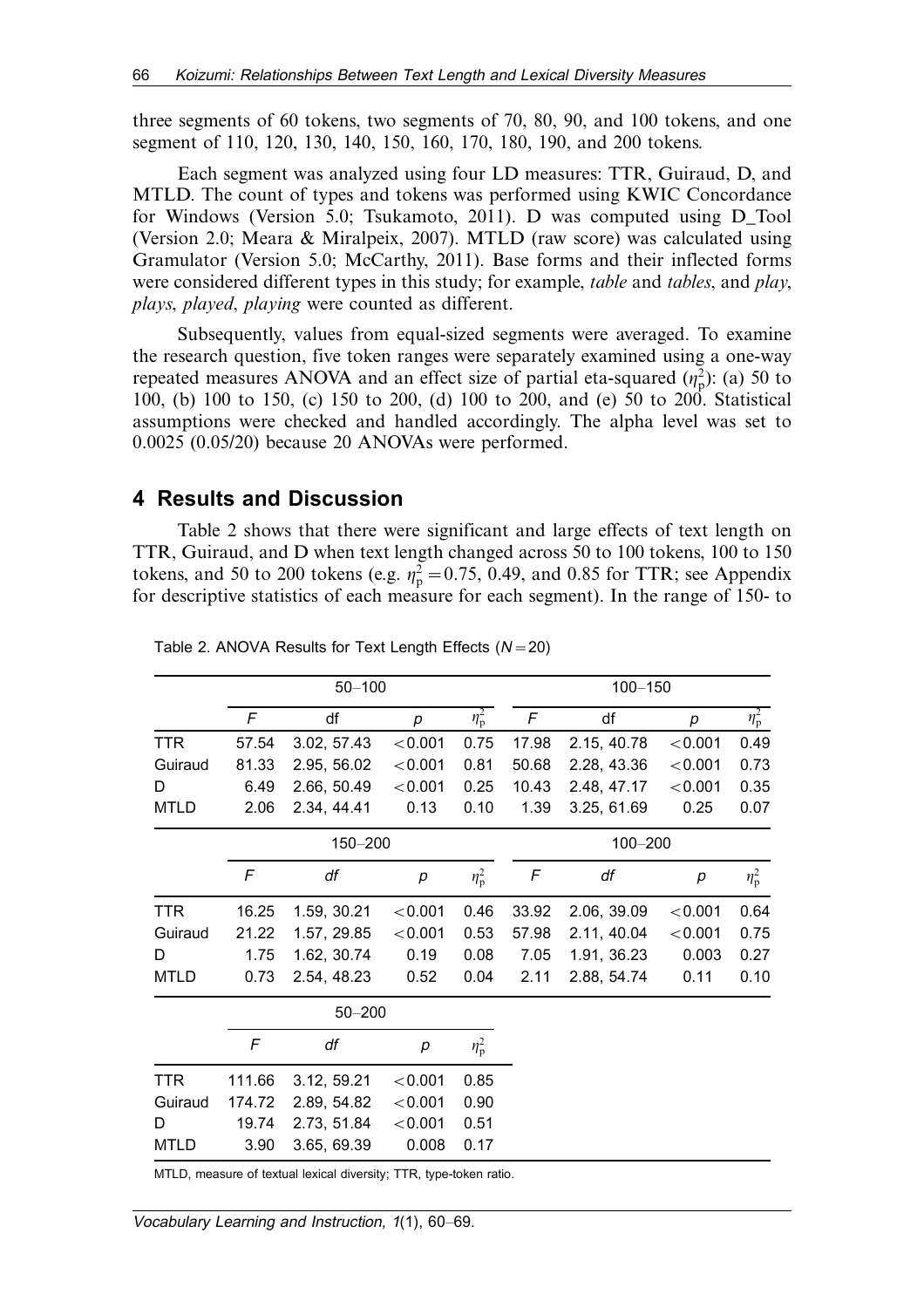200-token segments and 100- to 200-token segments, text length significantly affected TTR and Guiraud to a substantial degree (e.g.  $\eta_p^2 = 0.46$  and 0.64 for TTR).

In contrast, MTLD was not statistically significantly affected by text length, and the degree of impact was generally small for all five ranges ( $\eta_{\rm p}^2 = 0.10, 0.07,$ 0.04, 0.10, and 0.17). Thus, MTLD was found to be the least affected by text length. However, it should be noted that even MTLD was sensitive to text length variations across a range of 50- to 100-token segments, 100- to 200-token segments, and 50- to 200-token segments ( $\eta_{\rm p}^2 = 0.10, 0.10,$  and 0.17).

These results suggest that texts of 100 tokens should be considered the minimum requirement for measuring LD using MTLD. Another finding is that the text length effect was larger when texts have more token differences. In other words, a 150-token difference ( $\eta_p^2 = 0.17$ ) produces larger effects than a 100-token difference  $(\eta_{\rm p}^2 = 0.10)$ , which has larger effects than a 50-token difference when texts have more than 100 tokens ( $\eta_p^2 = 0.07$ , and 0.04). Thus, comparisons should be made between texts of similar lengths (with an interval of 50 tokens, if possible).

The results of the present study generally concur with previous research, with the one major difference that D was affected to an excessive degree across ranges of 50 to 100 tokens, 100 to 150 tokens, 100 to 200 tokens, and 50 to 200 tokens. This shows that D is sensitive to text length when short texts up to 150 tokens are analyzed.

This study shows that text length affects MTLD to a limited degree if the texts analyzed consist of more than 100 tokens. Why does MTLD have such a characteristic in contrast to other LD measures? One reason may be that MTLD focuses on the text length required to arrive at a certain level of TTR, which the other measures do not, and such text length tends to be stable as long as an overall text has sufficient tokens (i.e. more than 100 tokens) and as long as texts are produced by the same person using similar topics. McCarthy ([2005\)](#page-8-0) argued that MTLD has high reliability, in the sense that shorter segments of a text generate values similar to those that a whole text produces, and that it has enough sensitivity to distinguish texts of different degrees of LD. The current study supports this argument.

# 5 Conclusions

This study inspected the impact of text length on four LD measures across 50 to 200-token texts and found that MTLD is least affected by text length, but that even this measure of LD should be used with texts of at least 100 tokens. This result indicates the usefulness of considering LD at the textual level.

For future research, analyses using spoken and written texts of multiple genres, with a larger number of language samples with more tokens, are needed to investigate the generalizability of this study, especially the utility of MTLD.

# Acknowledgements

This research was partially supported by the Grant-in-Aid for Scientific Research (KAKENHI) of the Ministry of Education, Culture, Sports, Science and Technology in Japan (No. 22720216). I am deeply indebted to Yo In'nami and reviewers for their invaluable comments.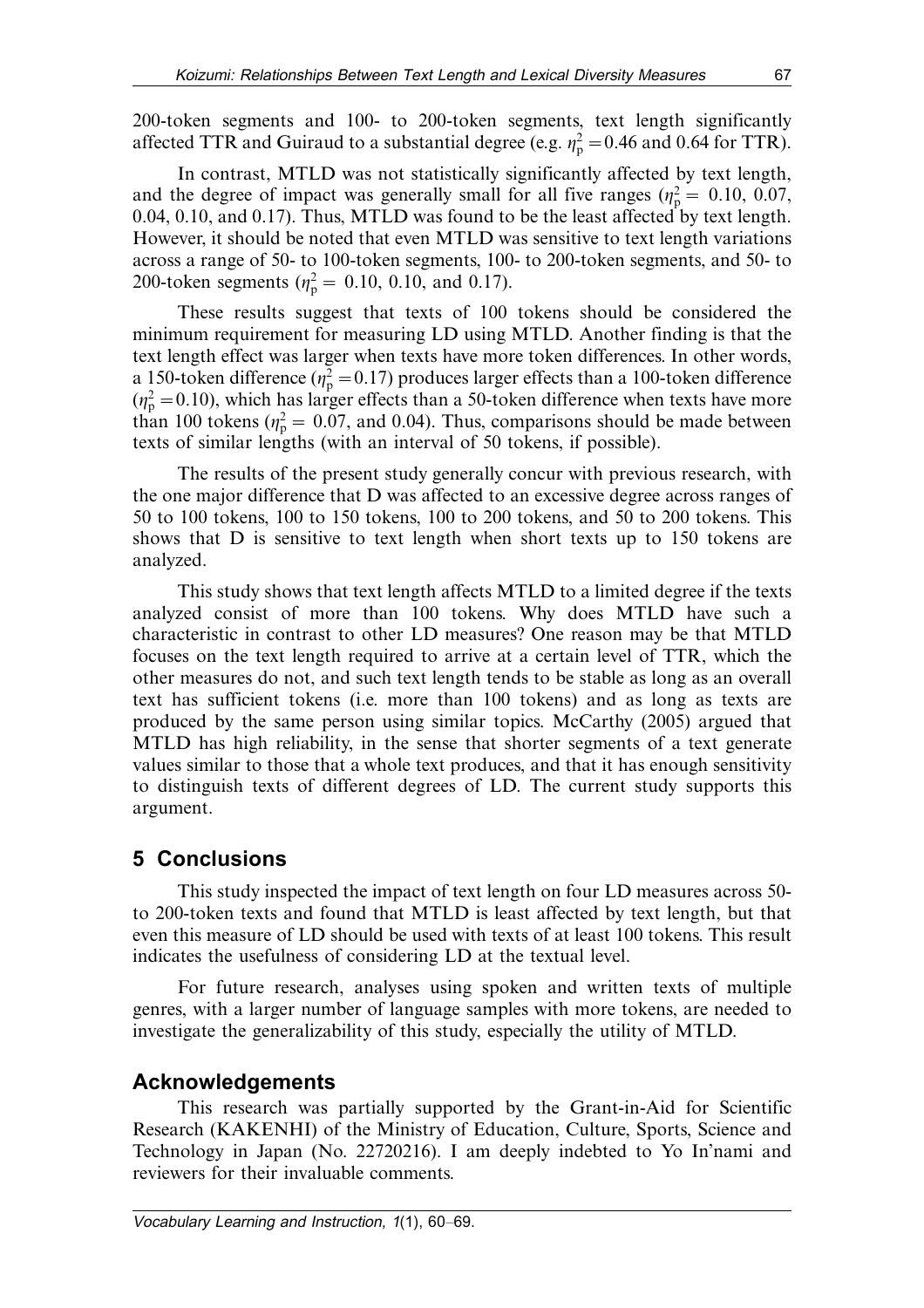# <span id="page-8-0"></span>**References**

- Guiraud, P. (1960). Problèmes et méthodes de la statistique linguistique. Paris: Presses Universitaires de France.
- Hess, C.W., Sefton, K.M., & Landry, R.G. (1986). Sample size and type-token ratios for oral language of preschool children. Journal of Speech and Hearing Research, 29, 129-134.
- Malvern, D.D., Richards, B.J., Chipere, N., & Durán, P. (2004). *Lexical diversity and* language development: Quantification and assessment. Hampshire: Palgrave Macmillan. [doi: 10.1057/9780230511804](http://dx.doi.org/10.1057/9780230511804)
- McCarthy, P.M. (2005). An assessment of the range and usefulness of lexical diversity measures and the potential of the measure of textual, lexical diversity (MTLD) (Unpublished PhD dissertation). University of Memphis. Retrieved from [https://umdrive.memphis.edu/pmmccrth/public/Phil's%20papers.htm?](https://umdrive.memphis.edu/pmmccrth/public/Phil) [uniq](https://umdrive.memphis.edu/pmmccrth/public/Phil) =[-xq6brv](https://umdrive.memphis.edu/pmmccrth/public/Phil)
- McCarthy, P.M. (2010). GPAT: A Genre Purity Assessment Tool. In H.W. Guesgen & C. Murray (Eds.), Proceedings of the 23rd International Florida Artificial Intelligence Research Society Conference (pp. 241–246). Menlo Park, CA: The AAAI Press. Retrieved from [http://www.aaai.org/ocs/index.php/FLAIRS/](http://www.aaai.org/ocs/index.php/FLAIRS/2010/paper/view/1283) [2010/paper/view/1283](http://www.aaai.org/ocs/index.php/FLAIRS/2010/paper/view/1283)
- McCarthy, P.M. (2011). Gramulator (Version 5.0) [Computer software]. Retrieved from [https://umdrive.memphis.edu/pmmccrth/public/software/software\\_index.](https://umdrive.memphis.edu/pmmccrth/public/software/software_index.htm) [htm](https://umdrive.memphis.edu/pmmccrth/public/software/software_index.htm)
- McCarthy, P.M., & Jarvis, S. (2010). MTLD, vocd-D, and HD-D: A validation study of sophisticated approaches to lexical diversity assessment. Behavior Research Methods, 42, 381-392. [doi: 10.3758/BRM.42.2.381](http://dx.doi.org/10.3758/BRM.42.2.381)
- McKee, G., Malvern, D., & Richards, B. (2000). Measuring vocabulary diversity using dedicated software. Literary and Linguistic Computing,  $15(3)$ ,  $323-337$ . [doi: 10.1093/llc/15.3.323](http://dx.doi.org/10.1093/llc/15.3.323)
- Meara, P.M., & Miralpeix, I. (2007). D\_Tools (Version 2.0; lognostics: Tools for vocabulary researchers: Free software from \_lognostics) [Computer software]. University of Wales Swansea. Retrieved from [http://www.lognostics.co.uk/](http://www.lognostics.co.uk/tools/index.htm) [tools/index.htm](http://www.lognostics.co.uk/tools/index.htm)
- Schmitt, N. (2010). Researching vocabulary: A vocabulary research manual. New York: Palgrave MacMillan. [doi: 10.1057/9780230293977](http://dx.doi.org/10.1057/9780230293977)
- Skehan, P. (2009). Modelling second language performance: Integrating complexity, accuracy, fluency, and lexis. *Applied Linguistics*,  $30(4)$ ,  $510-532$ . [doi: 10.1093/](http://dx.doi.org/10.1093/applin/amp047) [applin/amp047](http://dx.doi.org/10.1093/applin/amp047)
- Tsukamoto, S. (2011). KWIC Concordance for Windows (Version 5.0) [Computer software]. Retrieved from [http://www.chs.nihon-u.ac.jp/eng\\_dpt/tukamoto/](http://www.chs.nihon-u.ac.jp/eng_dpt/tukamoto/kwic_e.html) [kwic\\_e.html](http://www.chs.nihon-u.ac.jp/eng_dpt/tukamoto/kwic_e.html)
- Note: Subsequent to the writing of this article, Gramulator (Version 5; McCarthy, 2011) is no longer available, as it has been replacedwith Version 6. Unfortunately the link to Version 5 is dead, so a link to Version 6 is provided above.